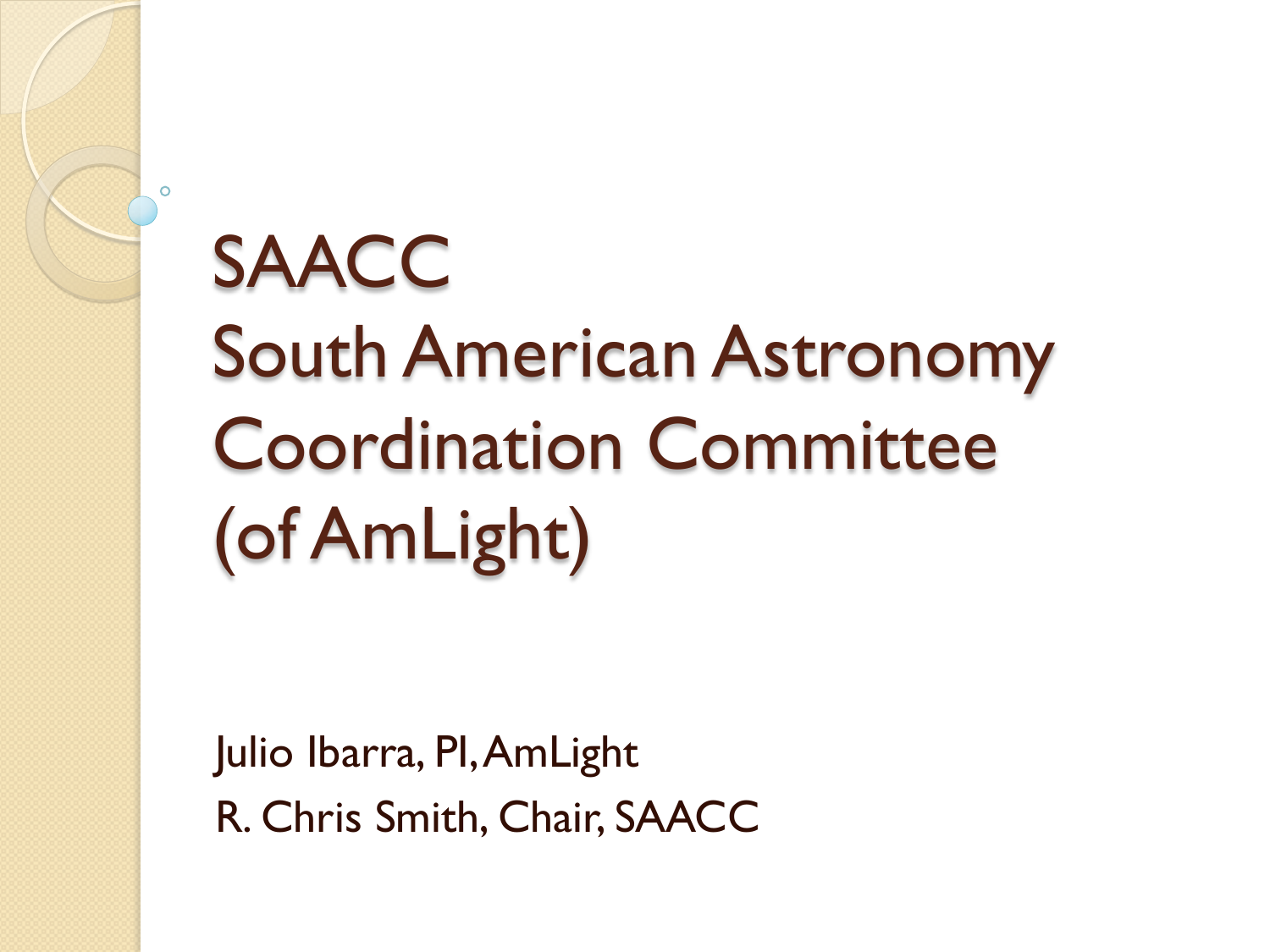# "Charge"

• Given the extensive use of AmLight by the astronomical community, the AmLight PI will convene a South American Astronomy Coordination Committee (SAACC) that will be comprised of representatives from the various astronomy projects who are conducting projects or operating observatories in South America. ... The SAACC will serve not only to provide input and advice to the AmLight PI and the Steering Committee on program and network needs, but will also serve as a venue for coordinating the needs of these astronomical projects and institutions to improve their resource planning and implementation of operational connections between these distant facilities and users in the continental US.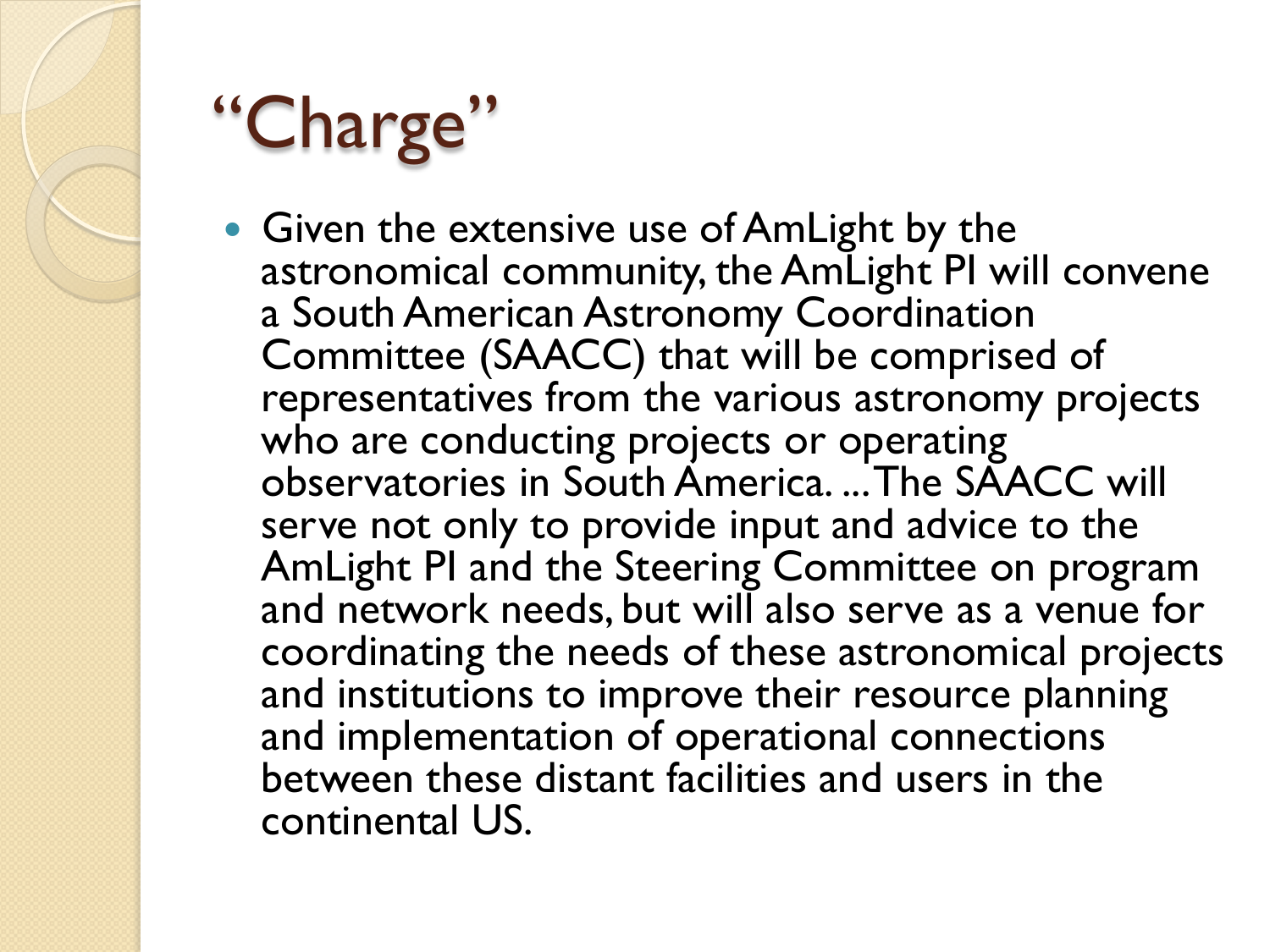### Goal 1

- 1) bring these key US Astronomy (and Physics) users together to discuss the needs of this community in South America over the next 5,10,15,20 years, in order to
- Ia) provide the AmLight project appropriate information and guidance on the needs and use of network resources, and
- Ib) coordinate usage of the network resources in order to optimize the network design and usage to make the best use of available resources (day/ night, quality of service, traffic routing, etc.)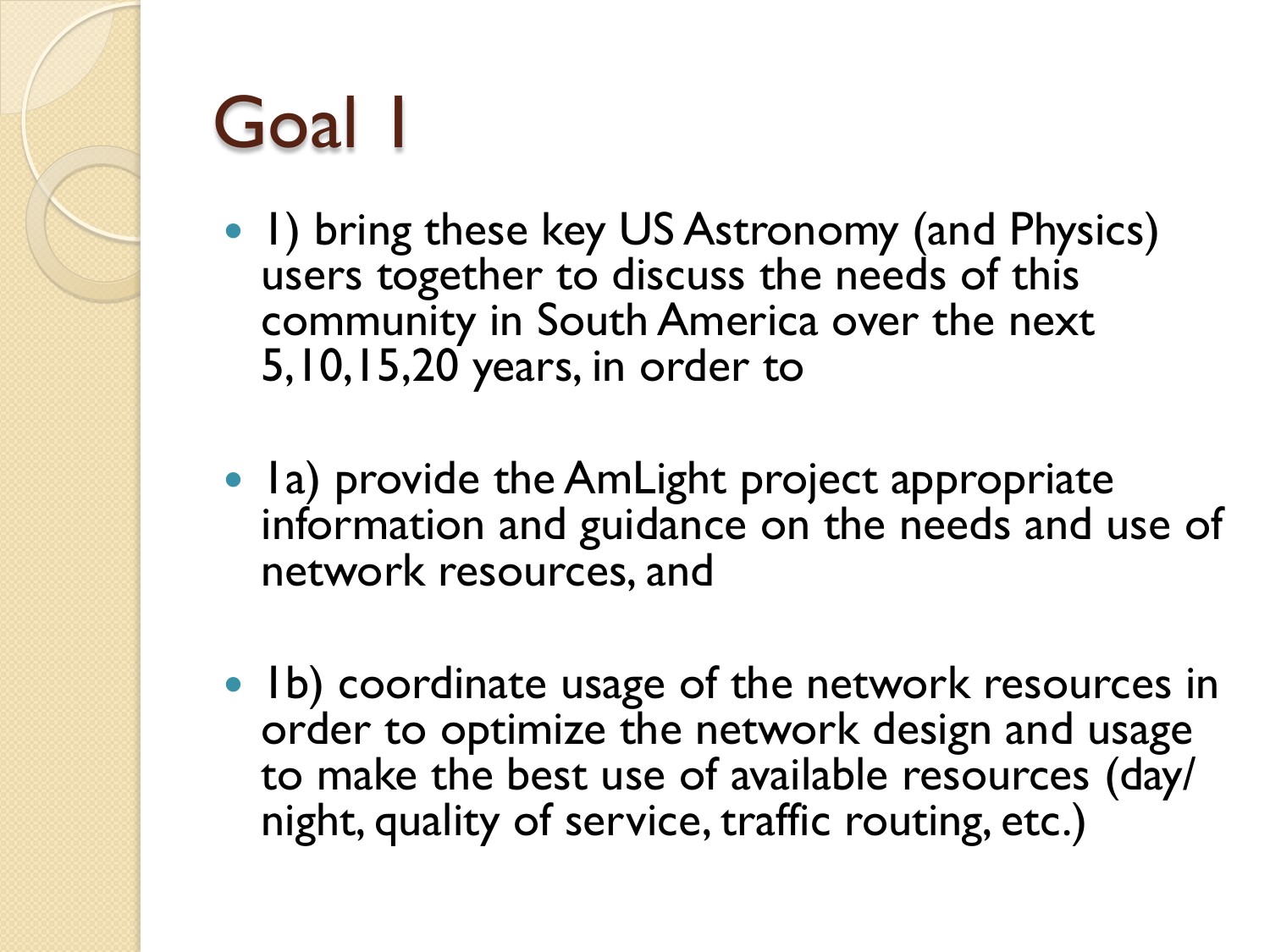# Goal 2

- Create a bridge between the US network planning (AmLight and partners), the Regional RENs (CLARA, GEANT) and local RENs (REUNA and equivalents in Brazil and Argentina, if not others)
- 2a) at the highest level and user level, here we serve as stewards of the NSF's desire to encourage and support innovation in S.American countries. This was a theme of Obama's recent visit to the region, a MAJOR theme of Ed Seidel's visit, and a significant theme for the visit of the Director of the NSF.
- 2b) at the technical level (AmLight/Ampath, CLARA, REUNA, CENIC, etc.) we create an environment for coordination over the different physical networks for optimized traffic, as well as sharing of ideas and techniques among the technical partners.